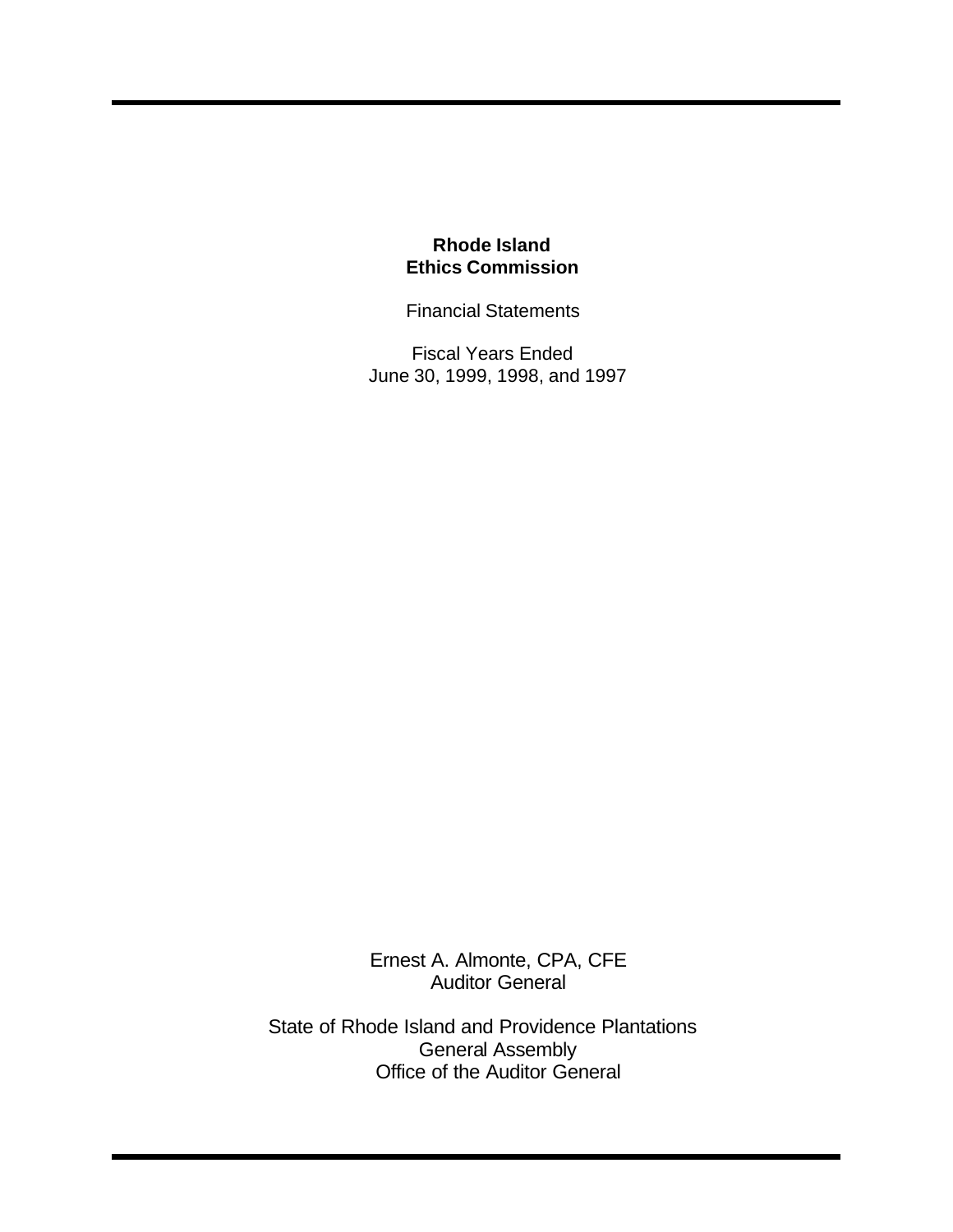State of Rhode Island and Probidence Plantations



**GENERAL ASSEMBLY** Office of the Auditor General

OFFICE (401) 222-2435 FAX (401) 222-2111

1145 Main Street Pawtucket, Rhode Island 02860-4807

October 29, 1999

### JOINT COMMITTEE ON LEGISLATIVE SERVICES:

SPEAKER John B. Harwood

Senator Paul S. Kelly Senator Dennis L. Algiere Representative Gerard M. Martineau Representative Robert A. Watson

We have completed our audits of the financial statements of the Rhode Island Ethics Commission for the fiscal years ended June 30, 1999, 1998 and 1997.

Our report, as outlined in the Table of Contents, includes financial statements of the Rhode Island Ethics Commission for the fiscal years ended June 30, 1999, 1998 and 1997 and our report thereon. Our report includes findings and recommendations which are intended to improve internal control over the Commission's fiscal operations. We also made a recommendation for the Department of Administration's Office of Library and Information Services concerning oversight of outside consultants engaged to design and install computer systems.

Sincerely,

Lower A. Almarte

Ernest A. Almonte, CPA, CFE Auditor General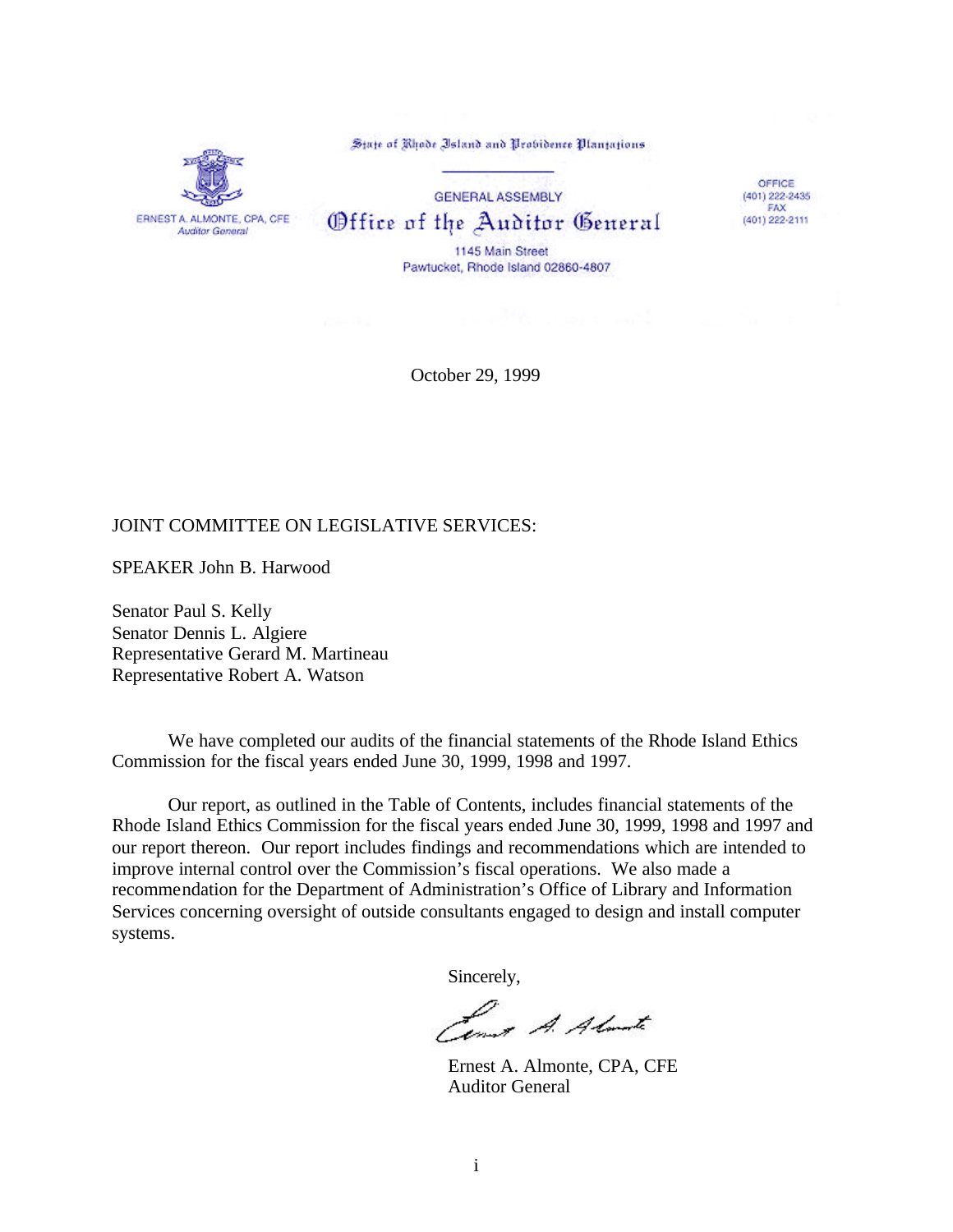# **RHODE ISLAND ETHICS COMMISSION**

# **FISCAL YEARS ENDED JUNE 30, 1999, 1998 AND 1997**

### **TABLE OF CONTENTS**

# **PAGE**

### **I. FINANCIAL STATEMENTS**

| Independent Auditor's Report                    |                |
|-------------------------------------------------|----------------|
| Statements of Appropriations, Expenditures      |                |
| and Funds Available                             | 3              |
| <b>Notes to Financial Statements</b>            | $\overline{4}$ |
| Report on Compliance and on Internal Control    |                |
| Over Financial Reporting Based on an Audit      |                |
| of Financial Statements Performed in Accordance |                |
| with Government Auditing Standards              | 8              |
|                                                 |                |

# **II. FINDINGS AND RECOMMENDATIONS**

| <b>Computer Consulting Services</b>    |  |
|----------------------------------------|--|
| <b>Information Processing Officer</b>  |  |
| <b>Accounting for Fines Receivable</b> |  |
| Inventory of Furniture and Equipment   |  |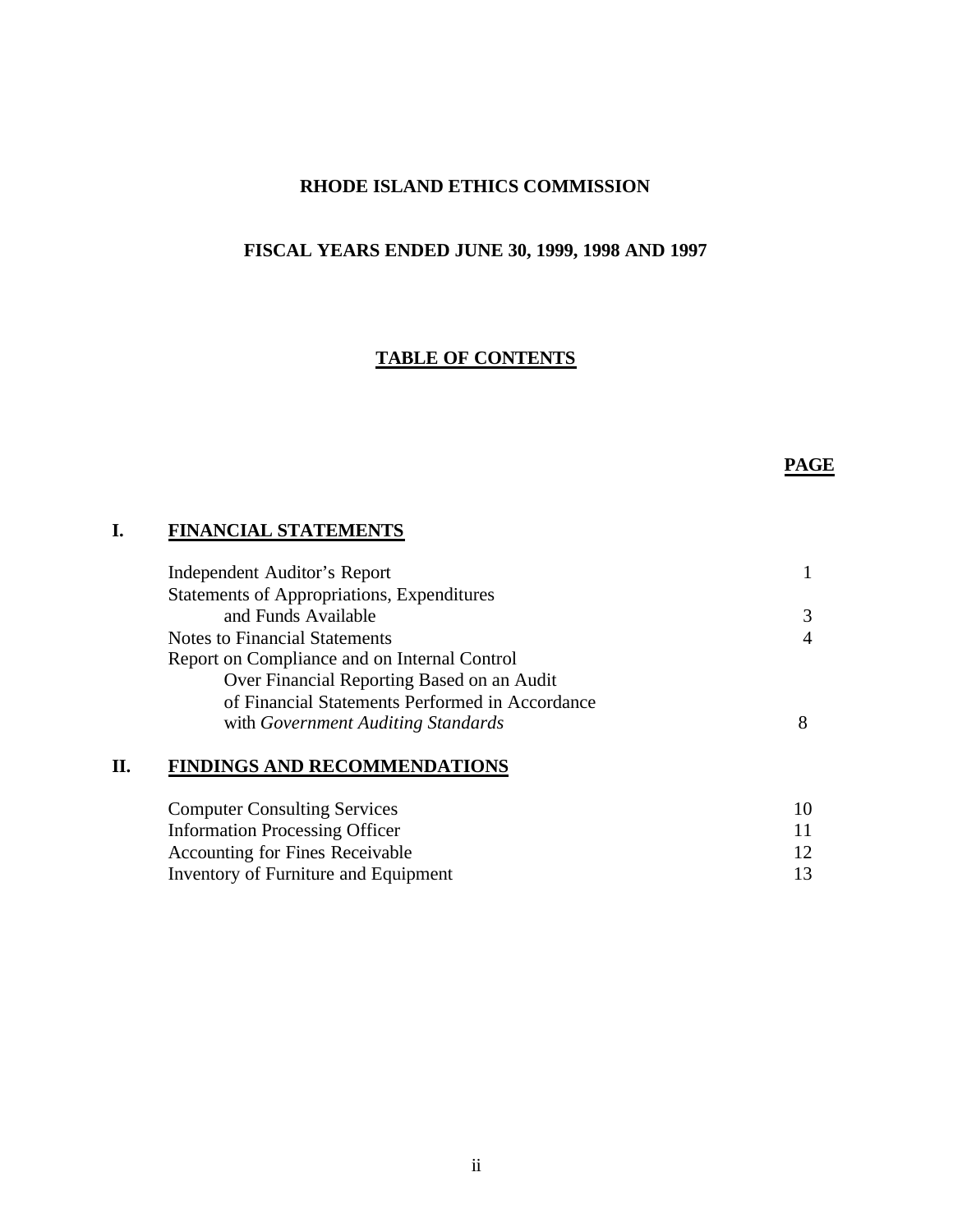State of Rhode Island and Probidence Plantations



**GENERAL ASSEMBLY** Office of the Auditor General

1145 Main Street Pawtucket, Rhode Island 02860-4807

OFFICE  $(401)$  222-2435 FAX (401) 222-2111

## INDEPENDENT AUDITOR'S REPORT

# JOINT COMMITTEE ON LEGISLATIVE SERVICES, GENERAL ASSEMBLY STATE OF RHODE ISLAND AND PROVIDENCE PLANTATIONS:

We have audited the accompanying Statements of Appropriations, Expenditures and Funds Available of the Rhode Island Ethics Commission (Commission) for the fiscal years ended June 30, 1999, 1998 and 1997. These financial statements are the responsibility of the Rhode Island Ethics Commission's management. Our responsibility is to express an opinion on these financial statements based on our audits.

We conducted our audits in accordance with generally accepted auditing standards and the standards applicable to financial audits contained in *Government Auditing Standards* issued by the Comptroller General of the United States. Those standards require that we plan and perform the audits to obtain reasonable assurance about whether the financial statements are free of material misstatement. An audit includes examining, on a test basis, evidence supporting the amounts and disclosures in the financial statements. An audit also includes assessing the accounting principles used and significant estimates made by management, as well as evaluating the overall financial statement presentation. We believe that our audits provide a reasonable basis for our opinion.

 As discussed in Note 1, the Statements of Appropriations, Expenditures and Funds Available of the Rhode Island Ethics Commission are intended to present only the results of operations of that portion of the State of Rhode Island's General Fund that is attributable to the transactions of the Commission.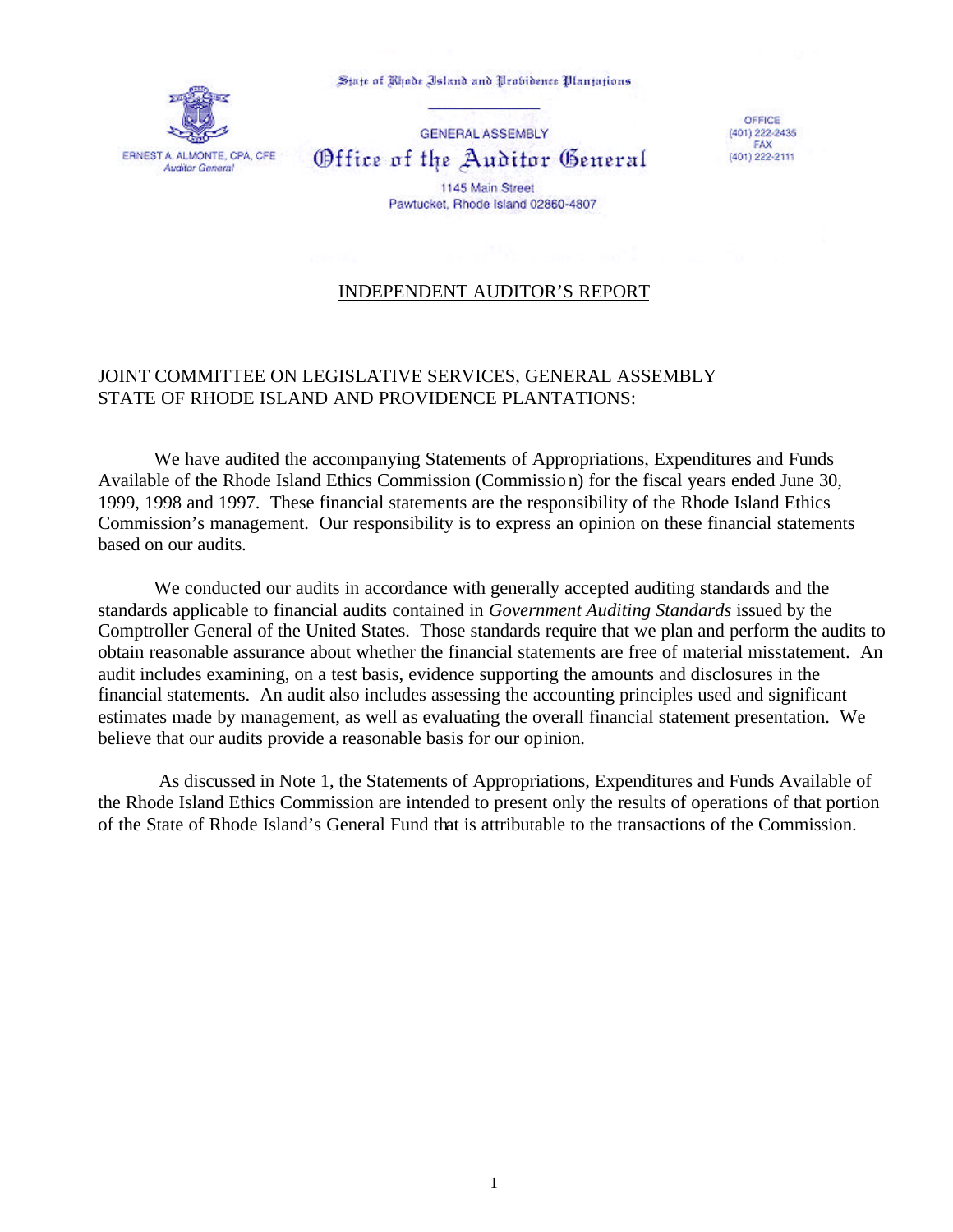Joint Committee on Legislative Services Page 2

In our opinion, the financial statements referred to above present fairly, in all material respects, the results of operations of the Rhode Island Ethics Commission for the fiscal years ended June 30, 1999, 1998 and 1997 in conformity with generally accepted accounting principles.

Come A. Almate

Ernest A. Almonte, CPA, CFE August 26, 1999 Auditor General

2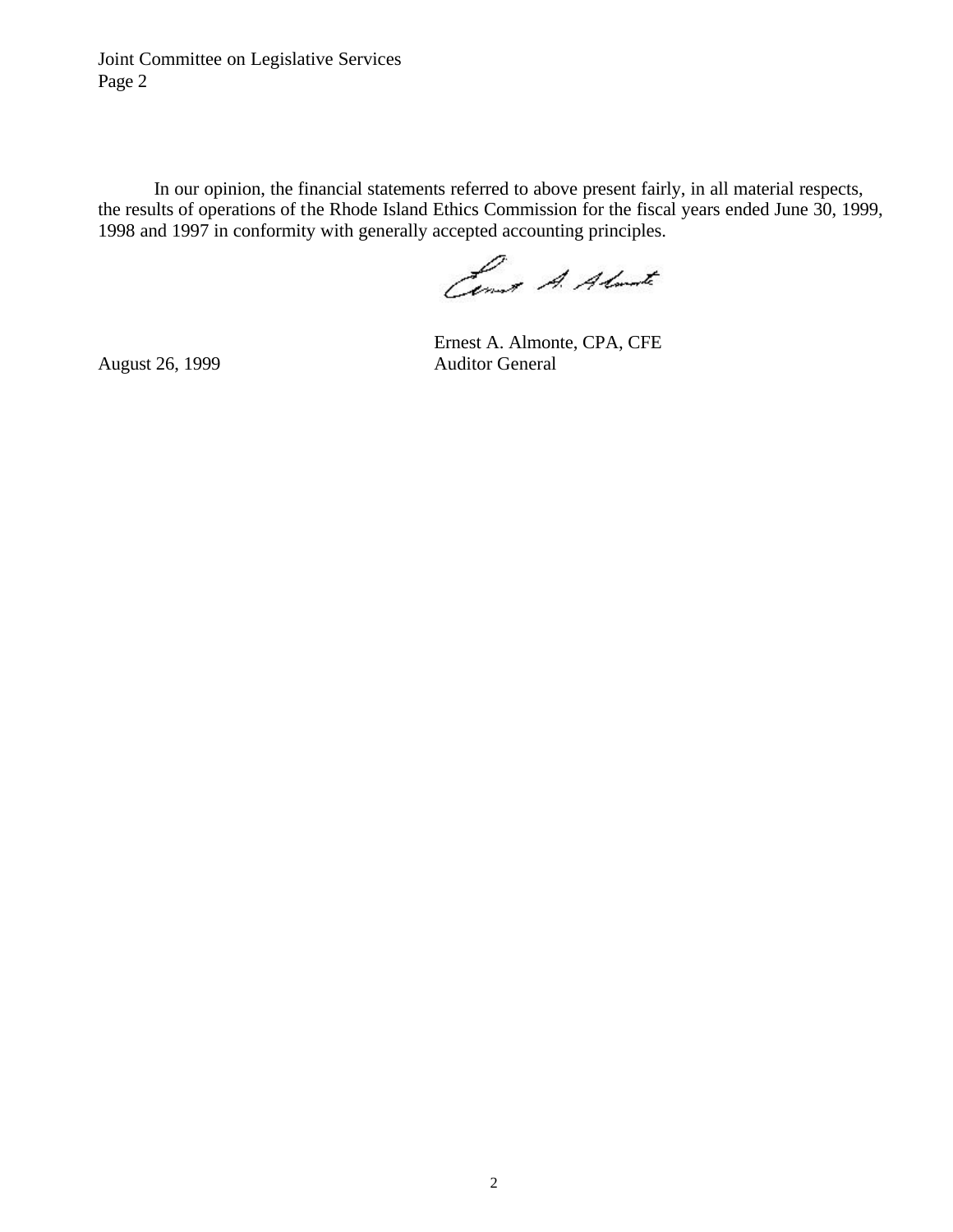# **RHODE ISLAND ETHICS COMMISSION STATEMENTS OF APPROPRIATIONS, EXPENDITURES AND FUNDS AVAILABLE FISCAL YEARS ENDED JUNE 30, 1999, 1998 AND, 1997**

|                                              | 1999          | 1998          | 1997          |  |
|----------------------------------------------|---------------|---------------|---------------|--|
| <b>APPROPRIATIONS (Note 3)</b>               | \$<br>769,695 | \$<br>783,309 | \$<br>743,813 |  |
| <b>EXPENDITURES:</b>                         |               |               |               |  |
| <b>Personal Services</b>                     | 489,429       | 462,672       | 392,069       |  |
| <b>Purchased Services:</b>                   |               |               |               |  |
| Legal Services (Note 5)                      | 24,919        | 35,535        | 34,769        |  |
| Information Systems Consultant (Note 5)      | 21,203        | 58,332        |               |  |
| Special Clerical Services (Note 5)           | 2,287         | 7,793         | 28,128        |  |
| Other Special Services (Note 5)              | 7,999         | 26,472        | 37,327        |  |
| Rental of Outside Property (Note 4)          | 76,809        | 73,164        | 75,707        |  |
| <b>Central Services</b>                      | 17,793        | 18,614        | 28,348        |  |
| <b>Computer Equipment</b>                    | 23,268        | 6,175         | 32,783        |  |
| Judgments and Settlements (Note 6)           | 3,000         | 33,402        | 15,000        |  |
| Printing and Binding                         | 8,748         | 10,365        | 12,946        |  |
| Postage                                      | 6,427         | 4,591         | 17,305        |  |
| Office Expense                               | 6,408         | 5,862         | 15,958        |  |
| Rental of Equipment                          | 1,020         | 9,598         | 12,152        |  |
| Telephone                                    | 5,674         | 6,381         | 6,961         |  |
| Out-of-State Travel                          | 3,399         | 3,765         | 1,665         |  |
| Mileage and Other Travel                     | 71            | 708           | 445           |  |
| Office Furniture and Equipment               | 482           | 6,199         | 1,450         |  |
| Dues and Subscriptions                       | 4,320         | 2,103         | 1,077         |  |
| <b>Record Center Charges</b>                 | 2,338         | 2,350         | 2,477         |  |
| Advertising                                  | 1,774         | 3,176         | 2,039         |  |
| Repairs                                      | 4,048         | 1,415         | 538           |  |
| <b>Staff Education Supplies and Expenses</b> | 2,624         | 2,793         | 783           |  |
| <b>Computer Supplies</b>                     | 4,373         | 616           |               |  |
| <b>Lease Purchase Payments</b>               | 3,559         | 1,483         |               |  |
| Other                                        | 83            | 107           | 901           |  |
| <b>TOTAL EXPENDITURES</b>                    | 722,055       | 783,671       | 720,828       |  |
| <b>EXCESS OF APPROPRIATIONS</b>              |               |               |               |  |
| <b>OVER (UNDER) EXPENDITURES</b>             | 47,640        | (362)         | 22,985        |  |
| <b>OTHER USES:</b>                           |               |               |               |  |
| Lapsed to General Fund Surplus (Note 7)      | 20,640        |               | 22,985        |  |
| <b>EXCESS OF APPROPRIATIONS OVER</b>         |               |               |               |  |
| (UNDER) EXPENDITURES AND OTHER USES          | 27,000        | (362)         |               |  |
| <b>FUNDS AVAILABLE, JULY 1</b>               |               |               |               |  |
| <b>FUNDS AVAILABLE, JUNE 30 (Note 7)</b>     | 27,000<br>\$  | \$<br>(362)   | \$            |  |

The accompanying notes are an integral part of this statement.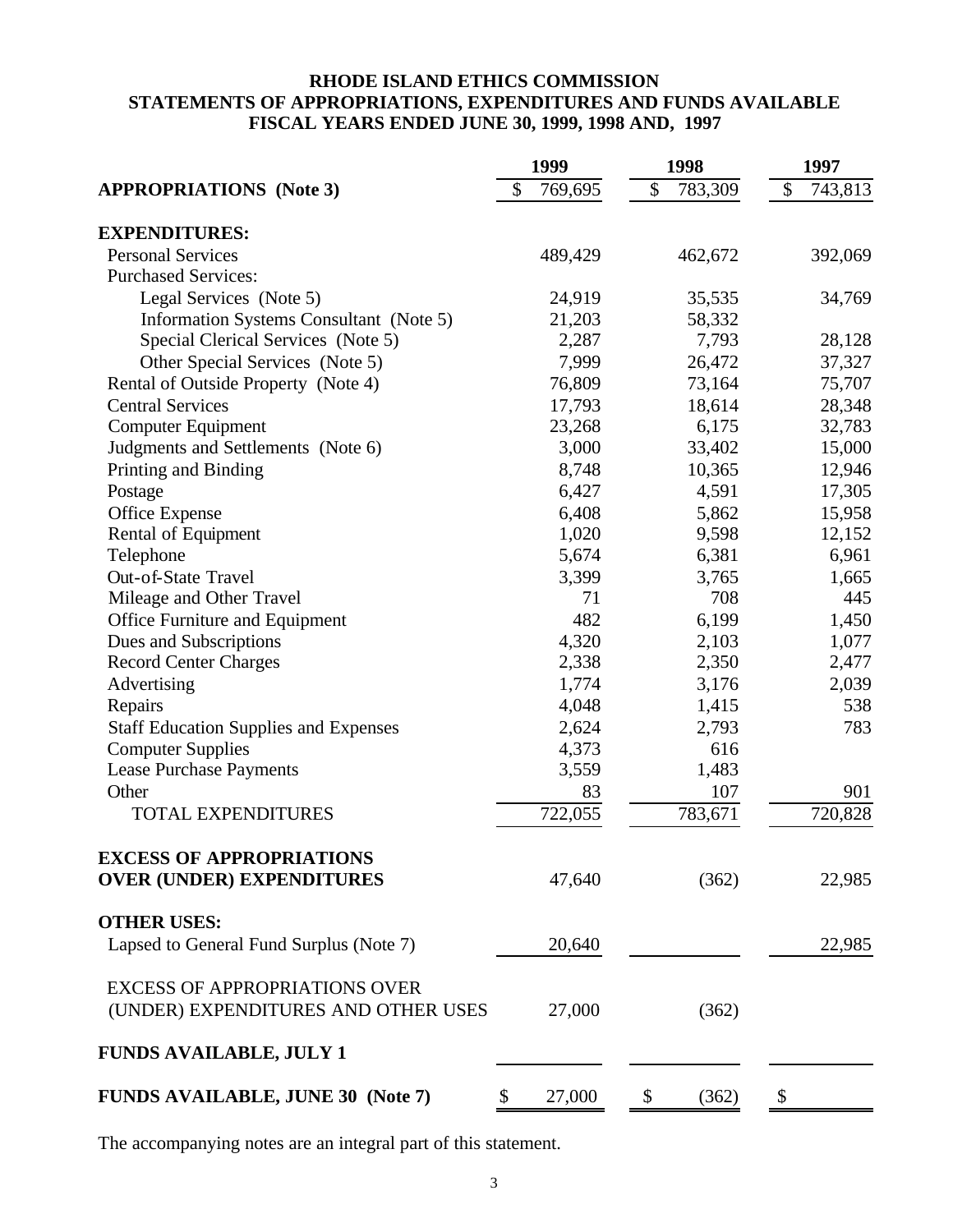#### **Notes to Financial Statements Fiscal Years Ended June 30, 1999, 1998 and 1997**

#### **Note 1: Organization**

The Rhode Island Ethics Commission is a constitutionally mandated body authorized to adopt, administer and enforce the State's Code of Ethics. The Code is a standard of conduct for all public officials (elected and appointed) and employees of the state and local governments in Rhode Island.

The Commission and the Code of Ethics are authorized by Article III, section 8 of the RI Constitution. The Commission is governed by Title 36-14 of the RI General Laws.

In accordance with the above authorizations, the Commission's principal activities are to establish and amend the RI Code of Ethics, issue advisory opinions, investigate complaints and prosecute violations of the code, and collect financial disclosure forms required to be filed by persons subject to Code's filing requirements. The Commission also administers an educational program.

The Commission consists of nine private citizens. The Governor appoints four members. Five are appointed by the Governor from lists of nominees submitted by the majority and minority leaders in the House and Senate and by the House Speaker, respectively. Each commissioner is appointed for a single five-year term.

The Commission has a staff of ten employees and retains outside legal counsel. Special investigators are hired as needed. The executive director of the Commission staff is also the chief prosecutor.

The financial activity of the Commission is recorded in the State of Rhode Island General Fund.

### **Note 2**: **Significant Accounting Policies**

#### Basis of Presentation

The accompanying Statements of Appropriations, Expenditures and Funds Available of the Rhode Island Ethics Commission for the Fiscal Years Ended June 30, 1999, 1998 and 1997 are intended to present only the results of operations of that portion of the State's General Fund that is applicable to transactions of the Commission.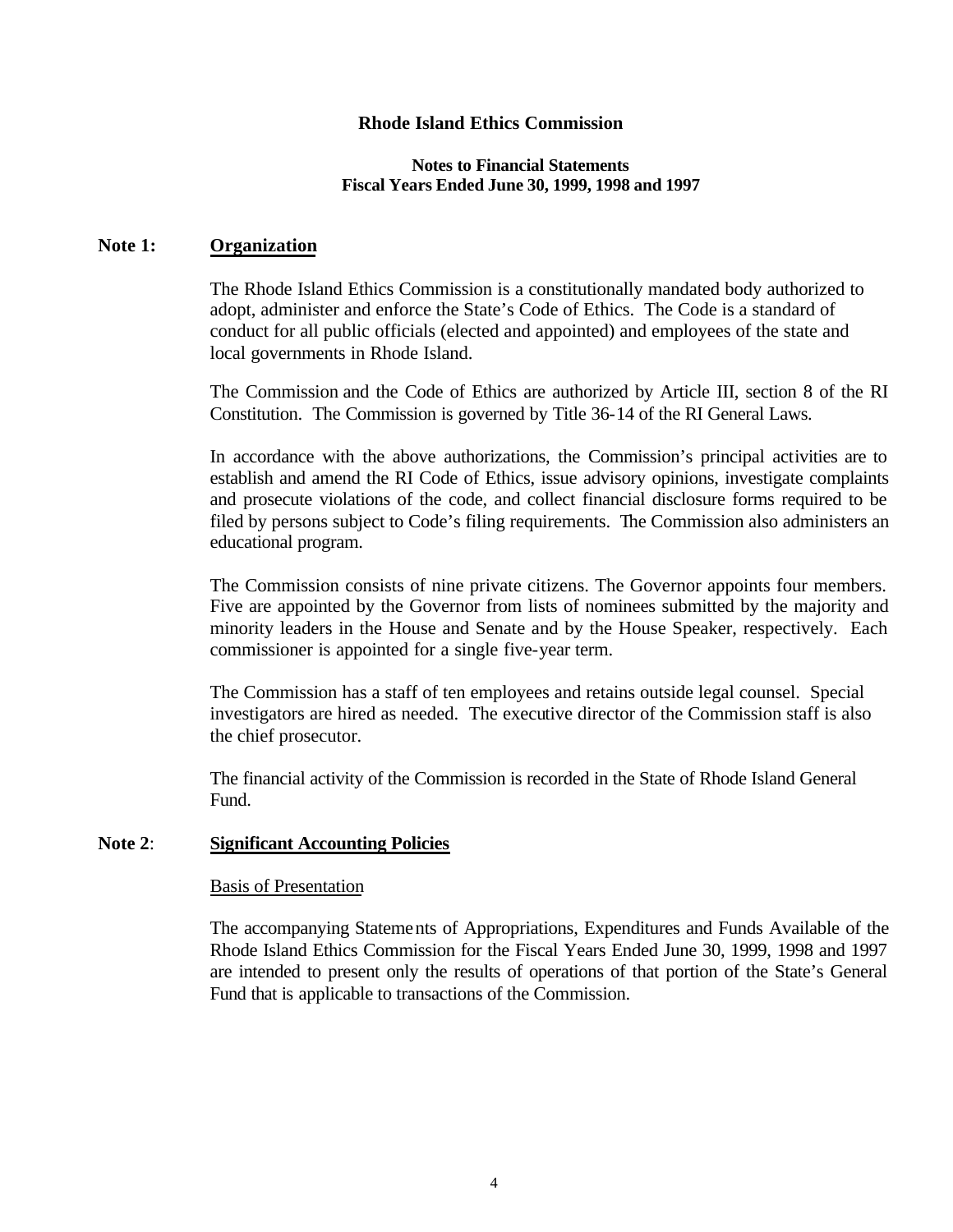#### **Notes to Financial Statements Fiscal Years Ended June 30, 1999, 1998 and 1997**

#### **Note 2: Significant Accounting Policies** (continued)

#### Basis of Accounting

These statements are presented on the modified accrual basis of accounting consistent with the manner in which the Rhode Island General Fund is presented. Revenues, expenditures and funds available of the Commission are derived from the State accounting system that is maintained by the State Controller.

#### **Note 3: Revenues**

The Commission is financed with state appropriations.

Fines imposed by the Commission for violations of the Code of Ethics are state general revenues. Accordingly, such revenues are not included in the accompanying financial statements of the Rhode Island Ethics Commission. Receipts from fines and miscellaneous revenues totaled \$653 in fiscal 1999, \$13,742 in fiscal 1998 and \$10,944 in fiscal 1997.

Fines receivable total \$10,300 at June 30, 1999 (net of an allowance for unavailable or uncollectible amounts of \$26,025). The allowance includes \$18,000 of fines stayed pending appeal in the courts, \$5,000 paid into a superior court escrow account pending appeal in the courts, and 14 fines totaling \$3,025 which are deemed uncollectible and are pending Commission approval to be written off.

### **Note 4: Rental of Outside Property**

The Commission occupies leased space in Providence, RI. Expenditures for rental of property for the fiscal years ended June 30, 1999, 1998 and 1997 are shown in the following table.

|             | <b>Expenditures for Leased Property</b> |          |          |  |
|-------------|-----------------------------------------|----------|----------|--|
|             | 1999                                    | 1998     | 1997     |  |
| Lease       | \$73,687                                | \$69,552 | \$71,873 |  |
| Electricity | 2,290                                   | 2,801    | 3,073    |  |
| Parking     | 832                                     | 811      | 761      |  |
| Total       |                                         |          |          |  |

The lease is for a five-year term, through May 31, 2001, with an option to renew for an additional five years.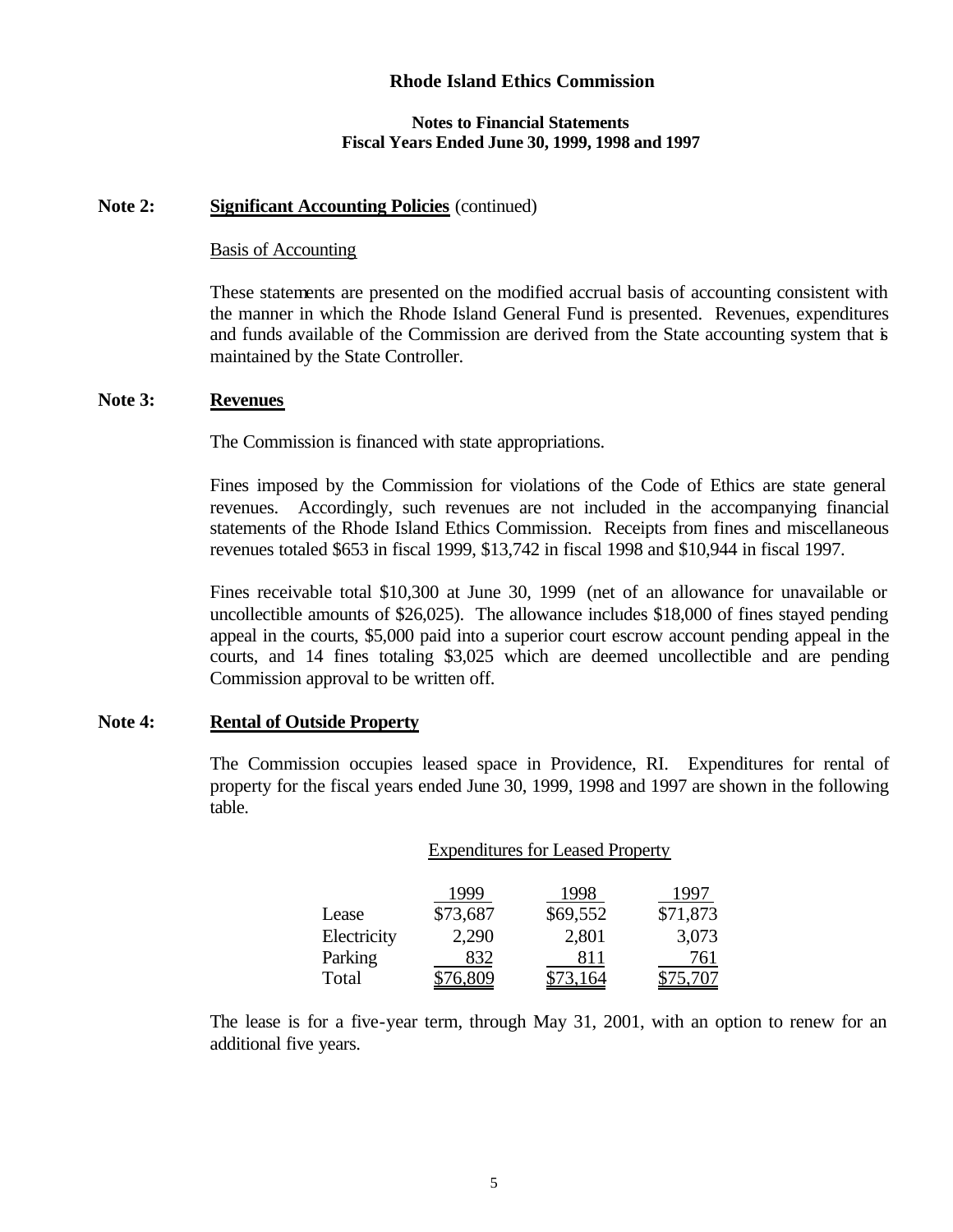#### **Notes to Financial Statements Fiscal Years Ended June 30, 1999, 1998 and 1997**

### **Note 5: Purchased Services**

The Commission retains outside legal counsel. Expenditures for fiscal years 1999, 1998 and 1997 total \$24,919, \$35,535 and \$34,769, respectively.

During fiscal 1998, the Commission hired a consultant to design and install a relational database computer system. This is a multiple year project. Fiscal 1998 expenditures totaling \$58,332 were for phase 1 of the project. Fiscal 1999 expenditures of \$21,203 include \$8,693 of additional phase 1 expenditures and \$12,510 for phase 2. Phase 2 will continue in fiscal year 2000.

Special clerical services are principally for stenographic services at Commission hearings and temporary help to do word processing and typing. Expenditures for these services in fiscal years 1999, 1998 and 1997 total \$2,287, \$7,793 and \$28,128, respectively.

Other special services are principally investigative services, and work-study interns. Expenditures for these services in fiscal years 1999, 1998 and 1997 total \$7,999, \$26,472 and \$37,327, respectively.

#### **Note 6: Judgments and Settlements**

From time to time, the Commission must defend itself in lawsuits filed by persons who are alleged to have violated or who have been convicted of a violation of the Code of Ethics. During fiscal 1998, the Commission, pursuant to a September 20, 1996 Superior Court judgment and subsequent settlement agreement, paid attorney fees totaling \$33,402. During fiscal 1999, the Commission paid attorney fees totaling \$3,000 pursuant to a Supreme Court judgment and subsequent settlement agreement to settle another matter. As of June 30, 1999, the Commission is involved in litigation in several other matters. Legal counsel is of the opinion that the possibility of financial loss resulting from such litigation is remote.

During fiscal 1997, the Commission reached a settlement with a discharged employee who had filed a complaint with the RI Human Rights Commission and the United States Equal Employment Opportunities Commission alleging that the employee was wrongfully terminated in June 1993 by the Commission's former executive director. The Commission denied the allegation. Pursuant to the settlement agreement, the Commission reinstated the employee and paid damages of \$15,000 during fiscal 1997.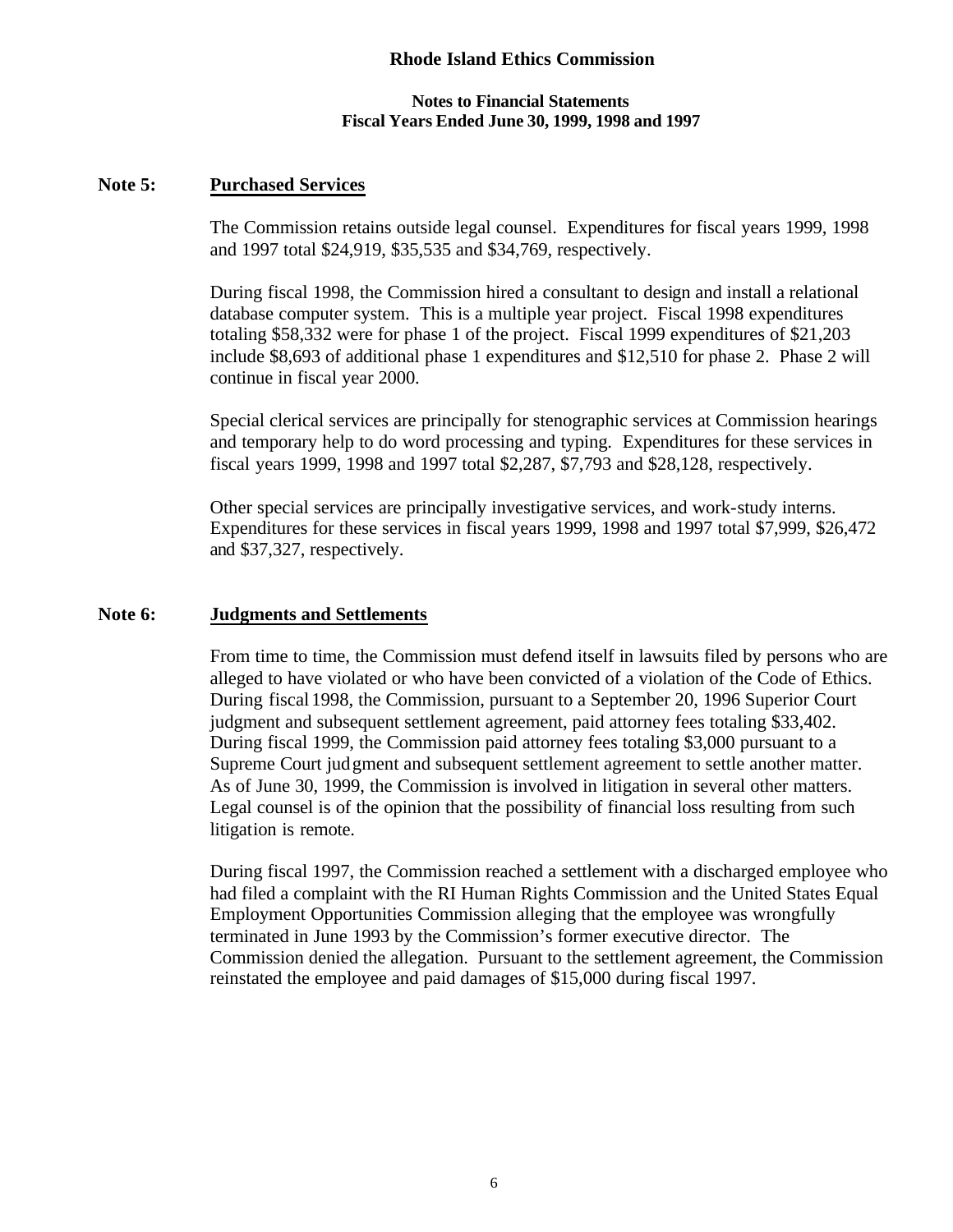#### **Notes to Financial Statements Fiscal Years Ended June 30, 1999, 1998 and 1997**

### **Note 7: Funds Available – Amounts Lapsed to General Fund**

Funds available totaling \$22,985 at June 30, 1997 was lapsed to General Fund surplus as of June 30, 1997.

Negative funds available totaling \$362 at June 30, 1998 was offset by other funds available within the General Fund as of June 30, 1998 and therefore was not carried forward to the next fiscal year.

Funds available total \$47,640 at June 30, 1999. The Commission formally requested that \$45,000 of this total be carried forward to fiscal year 2000 to help finance the computer system project described in Note 5. Subsequently, the Governor recommended that \$27,000 carry forward to fiscal year 2000 and \$20,640 lapse to the General Fund surplus as of June 30, 1999.

### **Note 8: Out-of-state Travel Expenditures**

Out-of-state travel expenditures in fiscal year 1999 and 1998 totaling \$3,399 and \$3,765, respectively, are net of reimbursements from the Providence Convention Authority of \$2,400 in fiscal 1999 and \$2,000 in fiscal 1998. The Commission received funds from the Providence Convention Authority for its marketing efforts to bring the 1999 Conference of the Council on Governmental Ethics Laws (COGEL) to Rhode Island. The 1999 COGEL conference is scheduled to be held in Providence in December 1999.

#### **Notes 9: Contingencies**

The Commission is involved in litigation filed by former members of the Commission who are seeking compensation of \$100 per meeting for meeting they attended. The RI Department of Attorney General is representing the Commission in this litigation. Legal counsel is of the opinion that the likelihood of an unfavorable outcome and the amount or range of potential loss, if any, cannot be determined.

As of June 1999, the Commission is involved in litigation in several other matter. Legal counsel is of the option that the possibility of financial loss resulting from such litigation is unlikely although possible.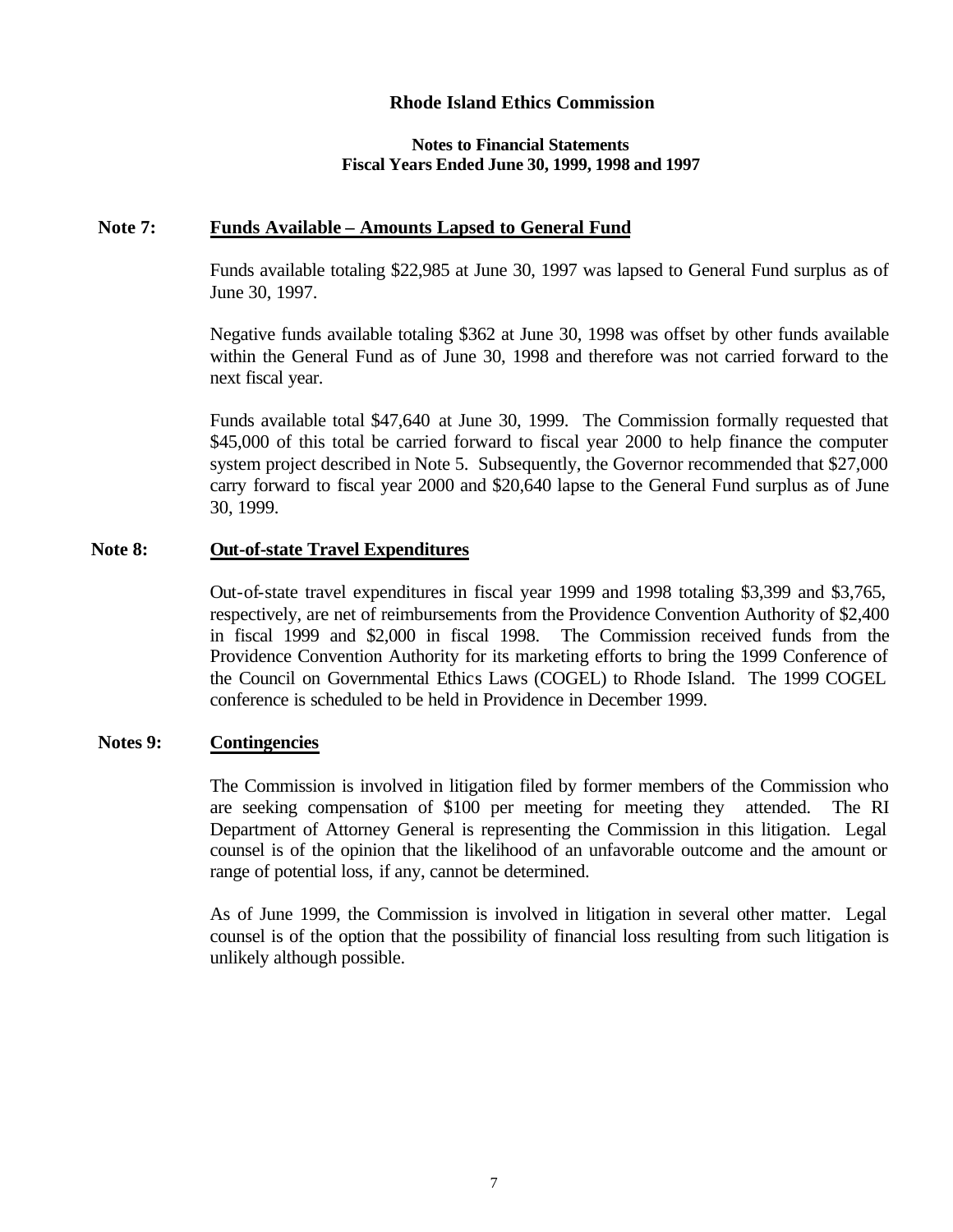State of Rhode Island and Probidence Plantations



**GENERAL ASSEMBLY** Office of the Auditor General

OFFICE (401) 222-2435 **FAX** (401) 222-2111

1145 Main Street Pawtucket, Rhode Island 02860-4807

## REPORT ON COMPLIANCE AND ON INTERNAL CONTROL OVER FINANCIAL REPORTING BASED ON AN AUDIT OF FINANCIAL STATEMENTS PERFORMED IN ACCORDANCE WITH *GOVERNMENT AUDITING STANDARDS*

### JOINT COMMITTEE ON LEGISLATIVE SERVICES, GENERAL ASSEMBLY STATE OF RHODE ISLAND AND PROVIDENCE PLANTATIONS:

We have audited the Statements of Appropriations, Expenditures and Funds Available of the Rhode Island Ethics Commission for the fiscal years ended June 30, 1999, 1998 and 1997, and have issued our report thereon dated August 26, 1999. We conducted our audits in accordance with generally accepted auditing standards and the standards applicable to financial audits contained in *Government Auditing Standards,* issued by the Comptroller General of the United States.

### Compliance

As part of obtaining reasonable assurance about whether the Rhode Island Ethics Commission's financial statements are free of material misstatement, we performed tests of its compliance with certain provisions of laws, regulations, contracts, and grants, noncompliance with which could have a direct and material effect on the determination of financial statement amounts. However, providing an opinion on compliance with those provisions was not an objective of our audit, and accordingly, we do not express such an opinion. The results of our tests disclosed no instances of noncompliance that are required to be reported under *Government Auditing Standards*.

#### Internal Control Over Financial Reporting

In planning and performing an audit, we considered the Rhode Island Ethics Commission's internal control over financial reporting in order to determine our auditing procedures for the purpose of expressing an opinion on the financial statements and not to provide assurance on the internal control over financial reporting. Our consideration of the internal control over financial reporting would not necessarily disclose all matters in the internal control over financial reporting that might be material weaknesses. A material weakness is a condition in which the design or operation of one or more of the internal control components does not reduce to a relatively low level the risk that misstatements in amounts that would be material in relation to the financial statements being audited may occur and not be detected within a timely period by employees in the normal course of performing their assigned functions. We noted no matters involving the internal control over financial reporting and its operation that we consider to be material weaknesses. However, we noted certain other matters involving internal control that we reported to management of the Rhode Island Ethics Commission in the findings and recommendations section of this report. Joint Committee on Legislative Services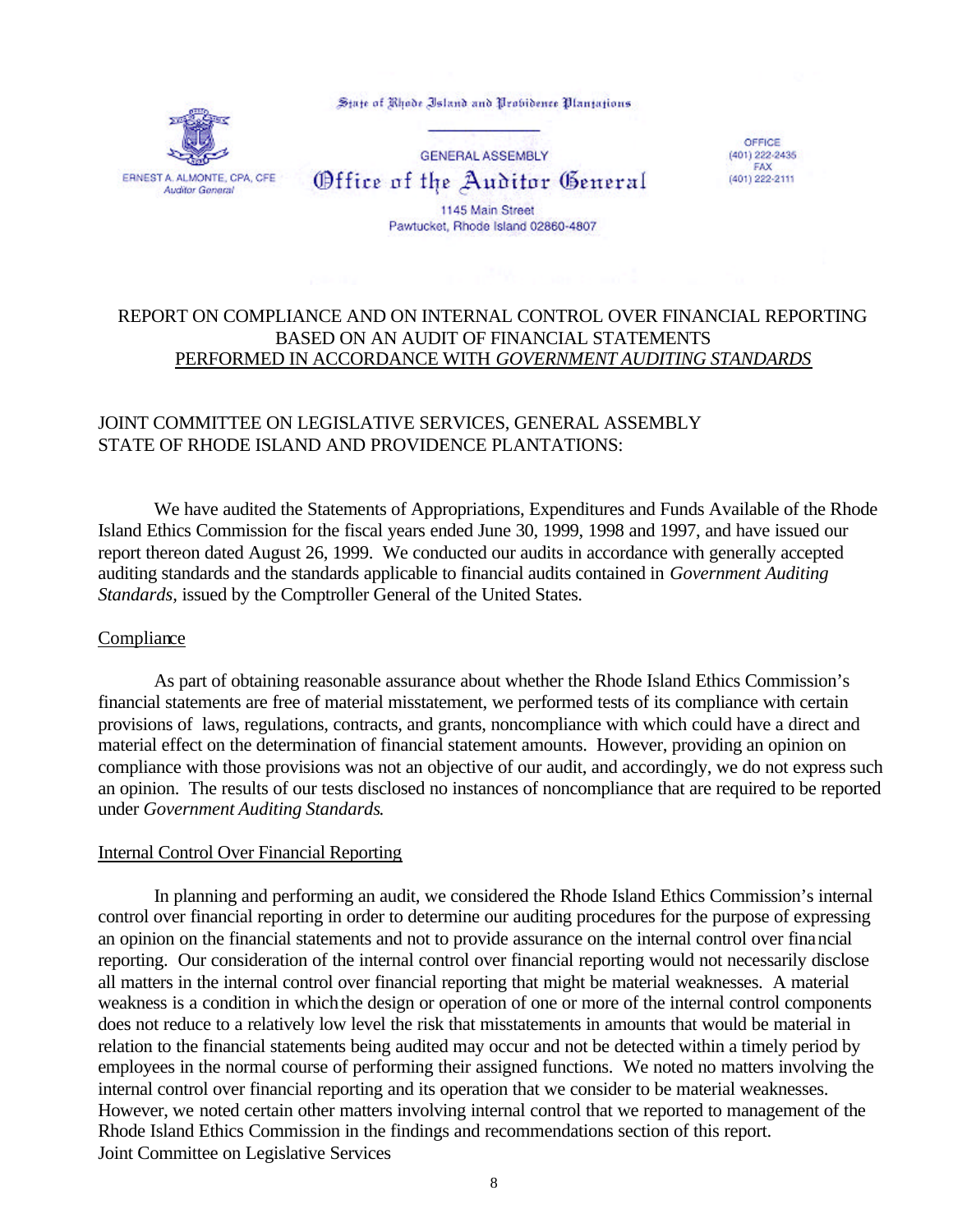This report is intended solely for the information and use of management of the Rhode Island Ethics Commission and the Joint Committee on Legislative Services, General Assembly, State of Rhode Island, and is not intended to be and should not be used by anyone other than these specified parties. Ernest A. Almonte, CPA, CFE

Come A. Almarte

August 26, 1999 Auditor General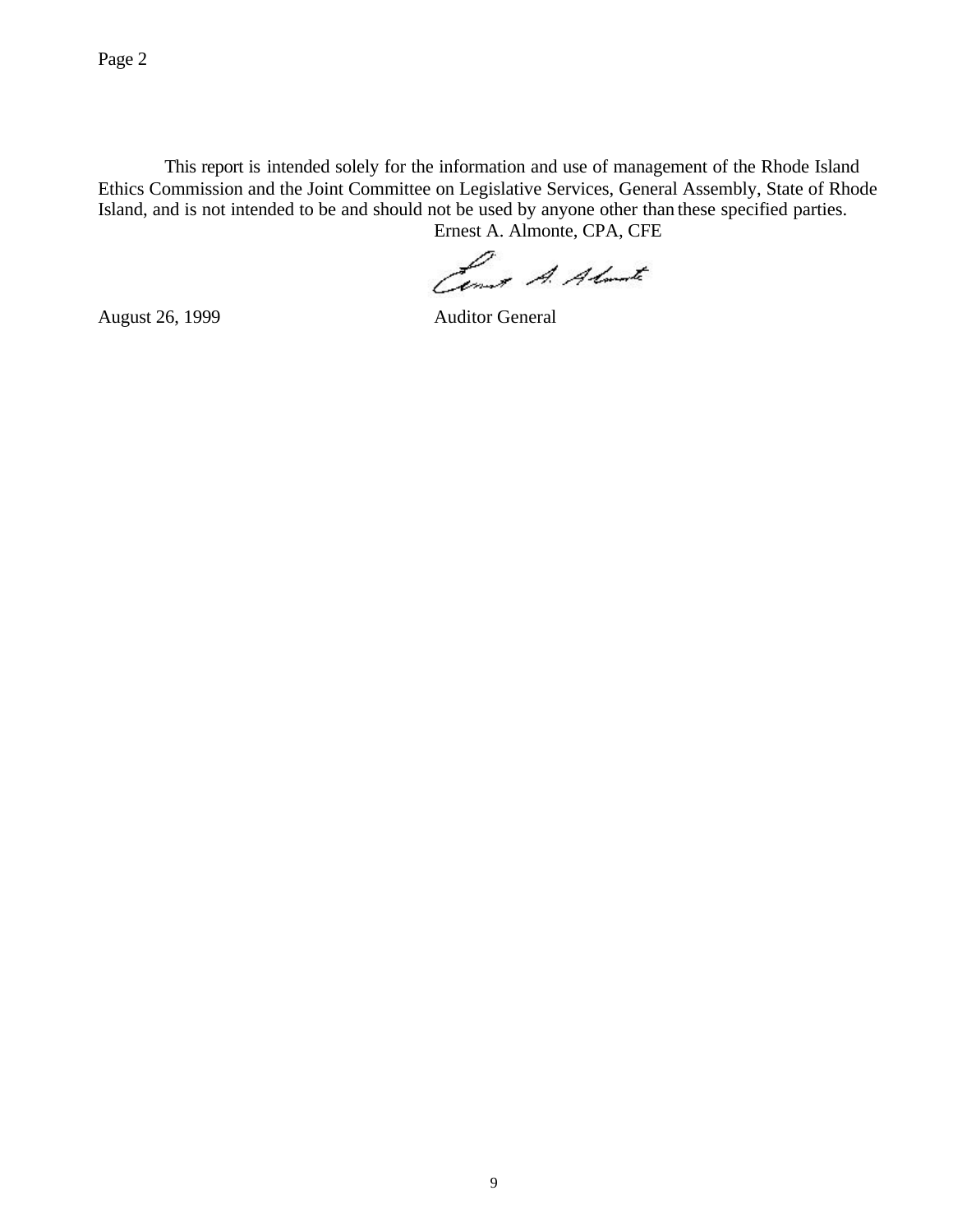## **II. FINDINGS AND RECOMMENDATIONS**

## **COMPUTER CONSULTING SERVICES**

In October 1997, the Division of Purcha ses awarded a contract to design and install a computer system for the Ethics Commission. Through July 31, 1998, the entire contract price of \$59,633 had been paid to the consultant. However, the product covered by the contract was not delivered until April 1999, nine months later. In May 1999, the State's Office of Library and Information Services (OLIS) was testing the product to determine whether it was satisfactorily completed.

The Commission was not aware that the total contract price had been paid as of July 1998 because the Commission was not involved in the payment process. This contract was awarded under a relatively new procurement program administered by the Department of Administration. Under this program, the Division of Purchases pre-approved vendors to provide computer consulting services under a master price agreement. The Commission selected a vendor from the list with assistance and guidance from OLIS. OLIS then assigned a technical person (project manager) to oversee the project and ensure that it was delivered on schedule.

The consultant submitted monthly billings for services directly to OLIS. OLIS paid the consultant and then billed the Commission for reimbursement. OLIS did not request reimbursements timely and, additionally, OLIS requested reimbursement for total consultant fees and OLIS charges for services provided to the Commission. Because OLIS did not provide the Commission with the detail of such charges, the Commission did not have an opportunity to review the charges and know the status of the contract payments. The Commission should have been involved in accepting the project and approving final payment to the consultant.

OLIS management advised us that, beginning in fiscal 1999, it has modified its procedures to require a state agency, such as the Commission, to review and approve consultant billings before the consultant is paid.

### RECOMMENDATION – (for the Department of Administration's Office of Library and Information Services)

- 1. Strengthen internal control over payment for contractual services:
	- $\Box$  Provide a copy of each consultant billing to the state agency receiving the services. And require the state agency to review and approve each consultant billing for services, prior to payment.
	- $\Box$  Pay final consultant billings only after satisfactory completion of the project.

## *Auditee Views*

*OLIS management concurs with this recommendation.*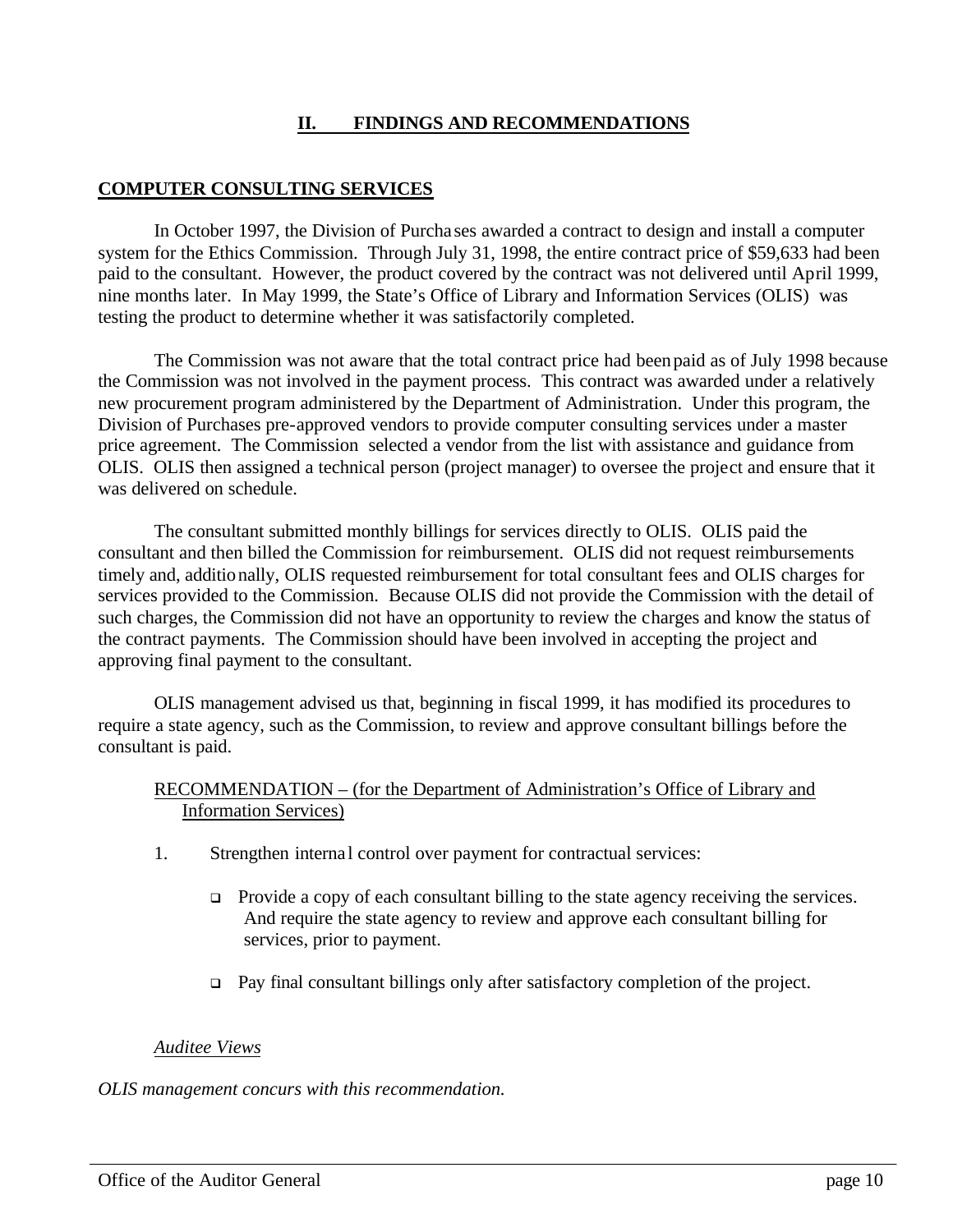# **INFORMATION PROCESSING OFFICER**

The State Office of Information Processing (OLIS) provides technical support to the Commission on a part-time basis both for on-going computer systems support and, as previously described, to oversee the design and installation of a new computer system. The OLIS project manager assigned to the Commission's project advised us that he was not able to devote his full attention to this project because projects at other state agencies demanded his attention. Due to the complexity of the new computer system and the Commission's dependence on the system for daily operations and storage of confidential information the Commission should determine whether OLIS can satisfactorily meet its needs by supplying part- time technical support or whether the Commission may require a full-time, in-house information processing officer to oversee the day-to-day operation of the system.

## RECOMMENDATION

2. Determine whether OLIS can satisfactorily meet the Commission's information processing requirements by supplying part-time technical support or whether the Commission may require a full-time, in-house information processing officer to oversee the day-to-day operation of its computer system.

## **ACCOUNTING FOR FINES RECEIVABLE**

State law (RIGL 36-14-13 (d) and 36-14-19) authorizes the Rhode Island Ethics Commission to assess fines for violations of the Code of Ethics. The maximum fine is \$25,000 for each violation; however, most fines are for smaller amounts. Often, fines are stayed pending appeal in the courts, as provide by law. When the appeal process is completed, the fine is owed (appeal not successful) or not owed (appeal successful).

Gross fines outstanding total \$36,325 at June 30, 1999. Of this total, \$10,300 is receivable (appeal unsuccessful or not appealed), \$5,000 was paid but is held in escrow pending appeal in court, \$18,000 is stayed pending appeal in court and \$3,025 represents fifteen old fines (nine to twenty-one years old based on the original complaint date) pending write-off.

We found that the Commission does not:

- report fines receivable to the State Controller until collected,
- age outstanding fines, or
- have a policy to address the collection or write-off of old uncollected fines, such as the aforementioned total of \$3,025.